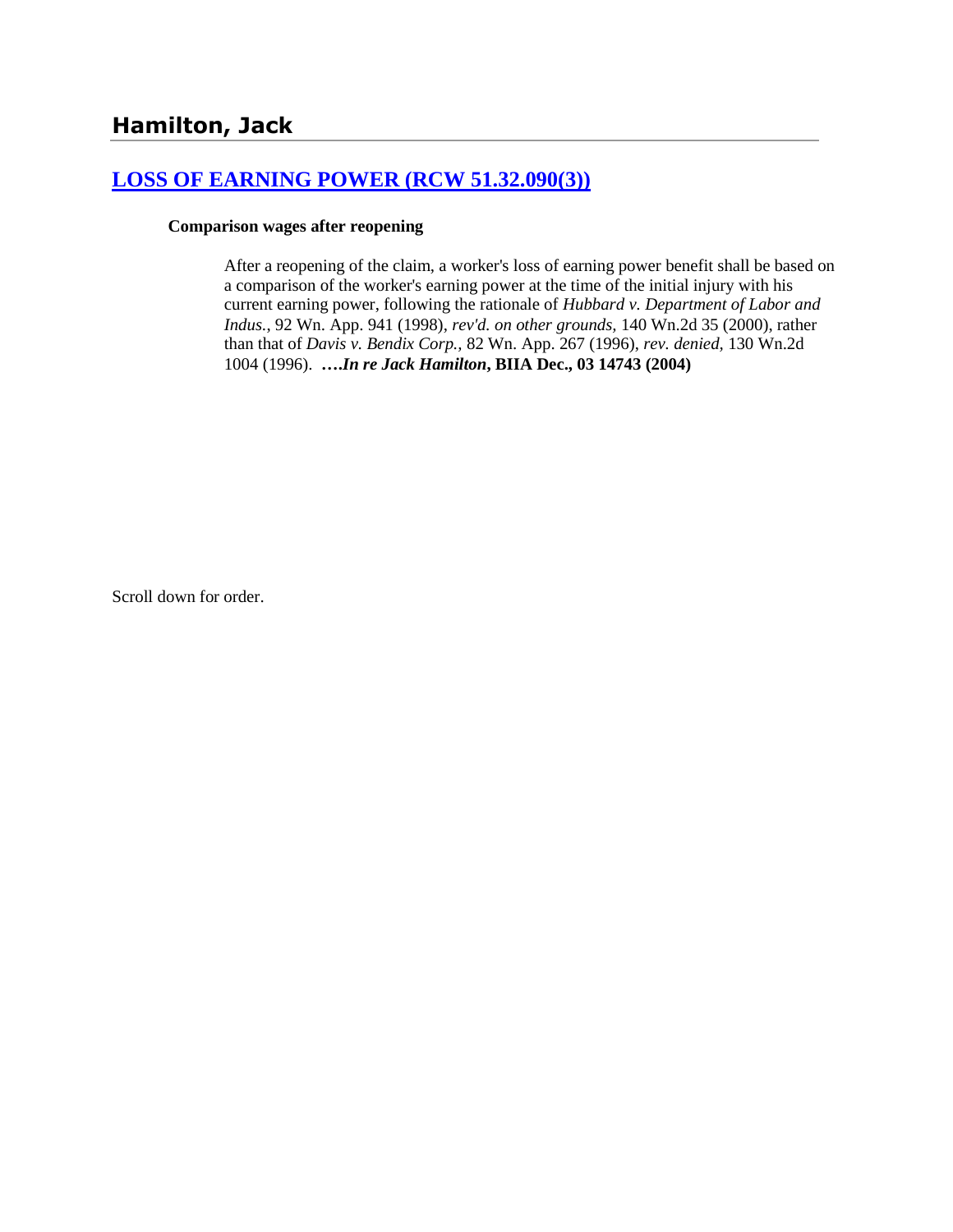# **BEFORE THE BOARD OF INDUSTRIAL INSURANCE APPEALS STATE OF WASHINGTON**

**)**

**IN RE: JACK D. HAMILTON ) DOCKET NO. 03 14743**

**CLAIM NO. S-667968 ) DECISION AND ORDER**

APPEARANCES:

Claimant, Jack D. Hamilton, by Law Offices of Robyn L Pugsley P.S., per Robyn L. Pugsley

Self-Insured Employer, Hecla Mining Company, by Evans, Craven & Lackie, P.S., per Gregory M. Kane

The claimant, Jack D. Hamilton, filed an appeal with the Board of Industrial Insurance Appeals on May 9, 2003, from an order of the Department of Labor and Industries dated April 30, 2003. In this order, the Department declared that the claim had been reopened for treatment effective December 12, 1996. The Department determined that treatment was no longer necessary and closed the claim with no additional permanent partial disability. The Department order is **REVERSED AND REMANDED**.

## **DECISION**

Pursuant to RCW 51.52.104 and RCW 51.52.106, this matter is before the Board for review and decision on a timely Petition for Review filed by the self-insured employer to a Proposed Decision and Order issued on February 9, 2004, in which the industrial appeals judge reversed and remanded the order of the Department dated April 30, 2003.

The Board has reviewed the evidentiary rulings in the record of proceedings and finds that no prejudicial error was committed. The rulings are affirmed. We grant review to clarify our position on whether an award for permanent impairment compensates the worker for any future loss of earning capacity. In this particular case, the parties provided a stipulation of all the facts material to the issues raised by the appeal.

The claimant, Jack D. Hamilton, injured his back during the course of his employment as a miner with Hecla Mining Company on March 18, 1985. At the time of his injury, Mr. Hamilton was earning \$2,339.59 per month. He worked eight hours per day, five days per week, twelve months per year, at a rate of \$11.90 per hour. This monthly wage included health insurance benefits. The parties did not specify how much of the monthly wage of \$2,339.59 represented the cost of health insurance benefits provided by the employer. However, based on RCW 51.08.178, the monthly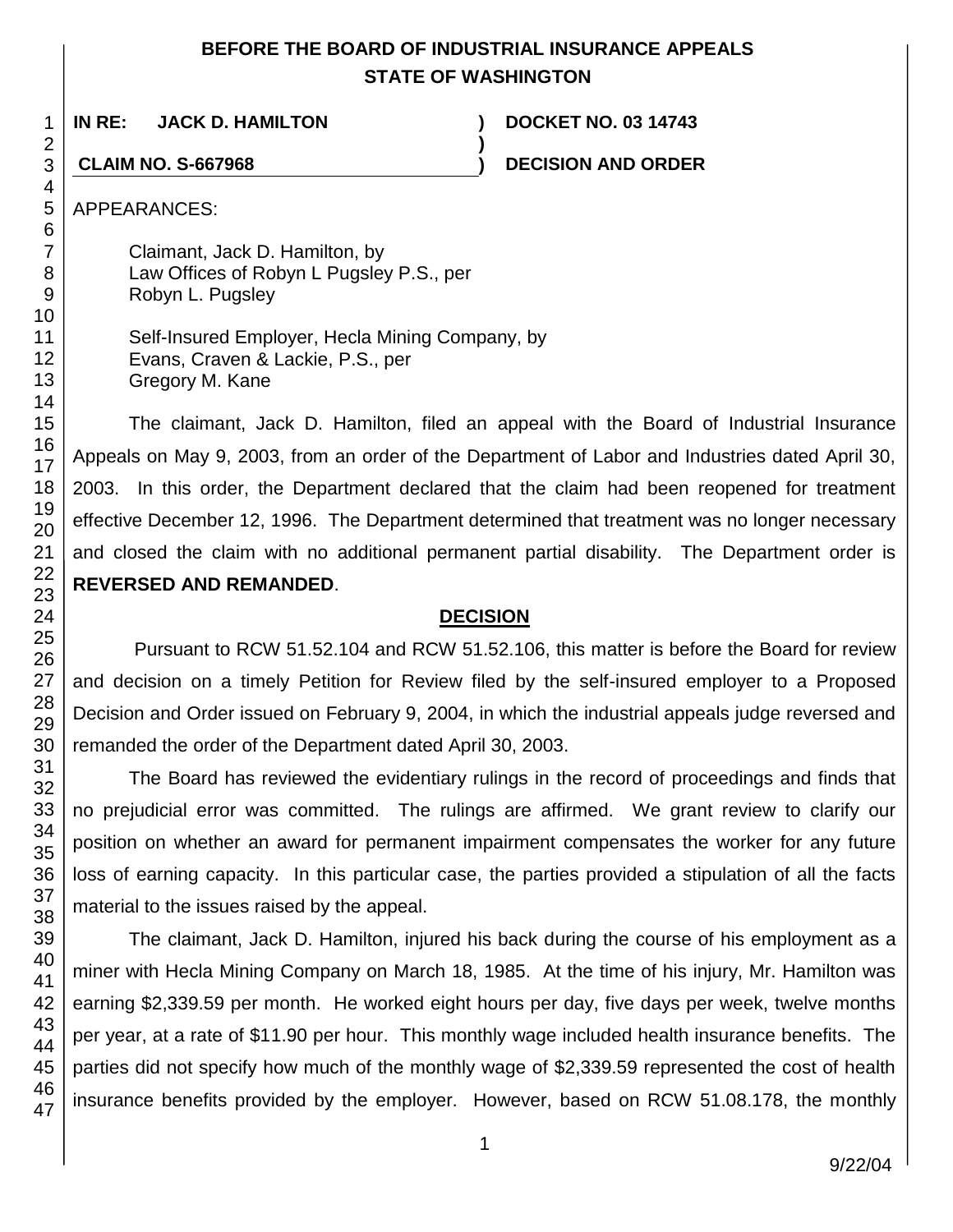wage predicated on the days and hours worked would be \$2,094.40 (\$11.90 per hour x 8 hours  $=$ \$95.20 daily wage; \$95.20 x 22 = \$2,094.40 monthly wage). The cost of the health insurance benefits was, therefore, \$245.19 per month.

As a result of his injury, Mr. Hamilton was required to undergo an L4-S1 Steffee plate fusion on January 8, 1993. He received time loss compensation benefits while recovering from his surgery. As a result of his injury, Mr. Hamilton was permanently restricted from performing heavy work as a miner, but was capable of performing light duty work on a full-time, reasonably continuous basis. He was retrained to work as a teacher's aide, receiving an associate's degree from Spokane Community College on August 15, 1995. On December 7, 1995, his claim was closed with time loss compensation paid through August 15, 1995, and an award for permanent partial disability consistent with Category 5 of the categories of permanent low back impairments. As of December 7, 1995, Mr. Hamilton was capable of working as a teacher's aide with an earning capacity of \$7.66 per hour, six hours per day, five days per week, ten months per year. We assume that teacher's aide positions were only generally available six hours per day, ten months per year.

A little over one year later, on December 27, 1996, Mr. Hamilton applied to reopen his claim for aggravation of his condition. On January 30, 1997, the Department reopened the claim and reinstated time loss compensation effective December 12, 1996. Mr. Hamilton underwent two further surgeries. First, the Steffee plates were removed. When his condition failed to improve, Mr. Hamilton underwent a laminectomy and foraminotomy on the left at L5, with a left posterior iliac crest autograft and fusion at L4-5 and L5-S1 and an anterior lumbar interbody cage reconstruction at L4-S1 on August 3, 1999.

After Mr. Hamilton recovered from his surgeries, his physicians released him to work as a teacher's aide. When the vocational counselor, Ruth Johnson, agreed that the claimant was able to work in this capacity, time loss compensation was terminated as paid through September 28, 2000. Mr. Hamilton's claim was closed on April 30, 2003, with no additional award for permanent partial disability over that which had previously been paid.

The parties agree that for the period September 29, 2000 through April 30, 2003, Mr. Hamilton was still incapable of returning to work as a miner, but he was capable of obtaining and performing work as a teacher's aide. During that time period, however, teacher's aides were earning \$8.72 per hour (an increase of \$1.06 per hour over their December 1995 hourly wage).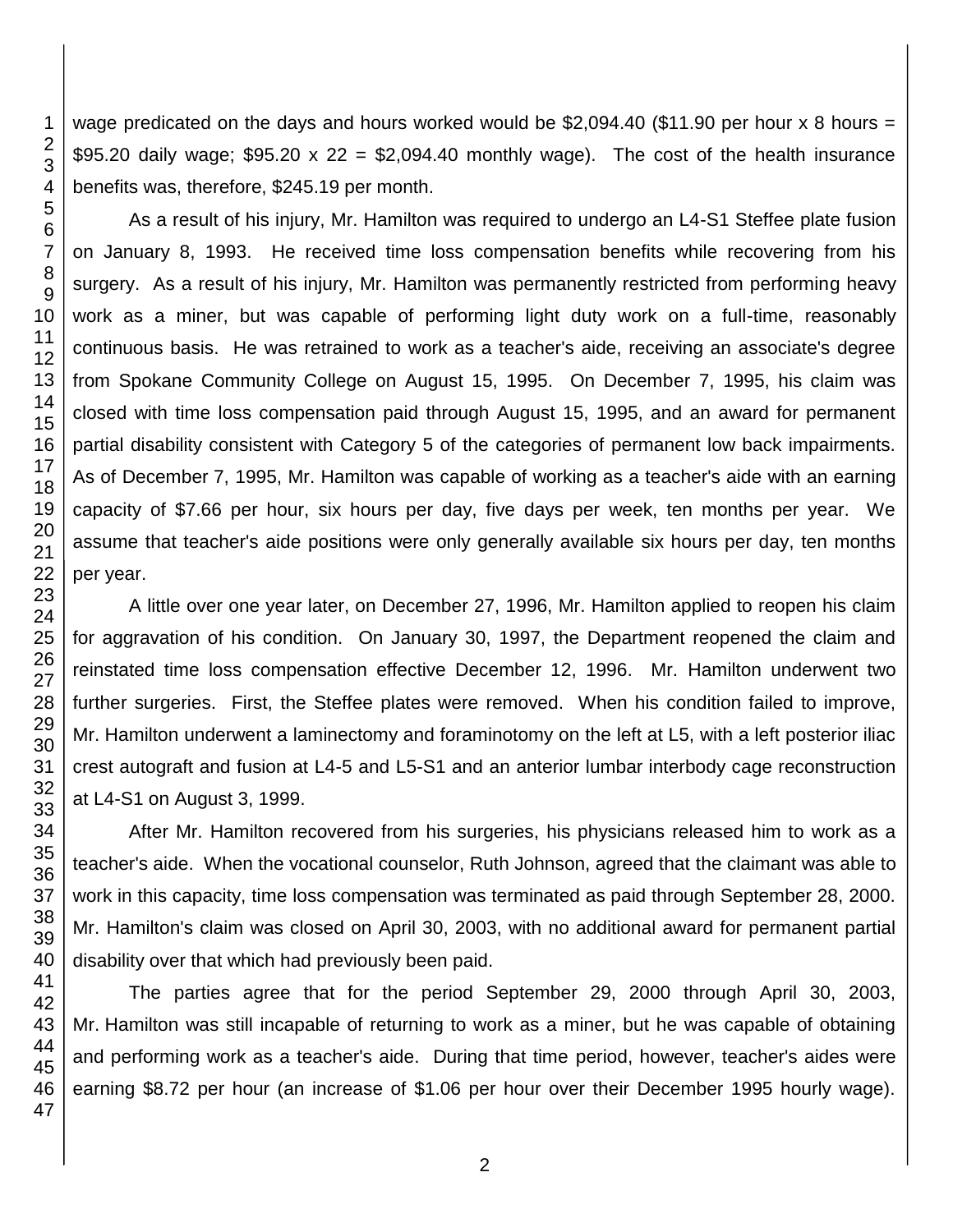The work pattern for teacher's aides continued to be six hours per day, five days per week, ten months per year. We continue to assume that Mr. Hamilton would have been physically able to work as a full-time teacher's aide, but that such teacher's aide jobs were not generally available in the claimant's labor market. We also assume that there was no other full-time, year-round light work Mr. Hamilton was qualified to obtain and perform, during the period of September 29, 2000 through April 30, 2003. The claimant alleged at hearing that teacher's aides do not receive health insurance benefits as part of their compensation package. The employer did not deny this. During the period of September 29, 2000 through April 30, 2003, Mr. Hamilton did not actually perform any work in any capacity.

The parties also stipulated that miners working for employers other than Hecla Mining Company during the applicable time period of September 29, 2000 through April 30, 2003, earned \$27.65 an hour in 2000; \$28.76 an hour from 2001-2002, and earned \$29.90 an hour in 2003, in addition to receiving employer-sponsored health care benefits. We gather that this stipulated fact was offered in support of an adjustment as favorably acknowledged by the Supreme Court in *Hunter v. Department of Labor & Indus.*, 43 Wn.2d 696 (1953). In *Hunter*, a worker prevented by his injury from returning to the job he had held at the time of his injury, had taken a lighter-duty but lesser-paying job with the same employer. Eventually, due to a general wage increase, his earnings at this lesser-paying job equaled what his earnings had been at the job at the time of his injury. It therefore appeared, and the Department had determined, that he no longer had a loss of earning capacity. However, the pay for the job held at the time of injury had also increased due to the same general wage increase. The Board had held, and the Court upheld the Board's determination, that the worker's general wage increase therefore did not reflect a decrease in disability or a restoration of earning power. Comparing the new differential between his current earning capacity and what the job at injury currently paid, the worker continued to have the same loss of earning capacity.

Here the parties' stipulation is specifically phrased to suggest that the specified increased wages for miners **do not** apply to miners employed by Hecla. In both *Hunter* and the Board's post-*Hunter* Significant Decision of *In re Chester Brown*, BIIA Dec., 88 1326 (1989), the *Hunter* adjustment is allowed where the earnings paid **for the employment held at the time of injury** have increased. We do not believe we can infer from this stipulation that Hecla miners continued to make only \$11.90 per hour in 2000-2003. The Department would have to determine if a *Hunter* adjustment would be appropriate if loss of earning power benefits are paid.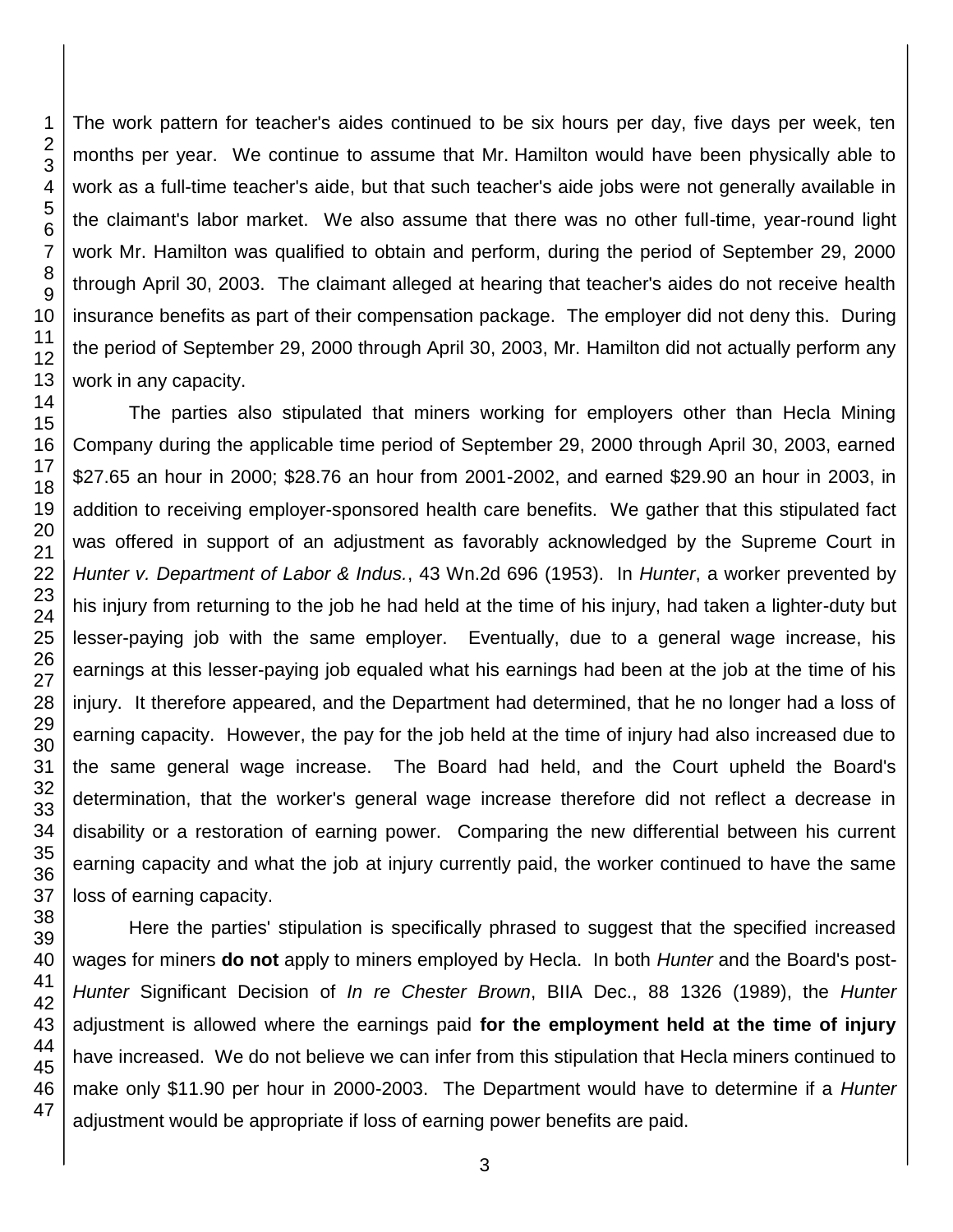Perhaps Hecla no longer had miners in 2000-2003 and the wage increases listed were intended by the parties to reflect what Hecla miners would have made if there were still mining jobs at Hecla. The Board has held that in determining loss of earning power benefits of a worker who was a prevailing wage union carpenter at the time of injury, it is appropriate to look to evidence of what prevailing wage union carpenters are currently making. *In re Michael W. Haney*, Dckt. No. 89 3517 (February 8, 1991). Of course, in *Haney,* the increased prevailing wage would have applied to all prevailing wage carpenter jobs, including the job the worker held at the time of injury.

The parties' Stipulation of Facts is also silent with respect to the wage being earned by Hecla miners or miners employed by other employers as of December 7, 1995. Thus, it is not known whether Mr. Hamilton's job at the time of his 1985 injury was then still paying \$11.90 per hour or something more.

The stipulation does state that miners with employers other than Hecla continue to receive employer-sponsored health care benefits, although the cost of such benefits in the years 2000-2003 is not stated. Thus, it is not known whether the cost of such benefits would be equal to, less than, or greater than the \$245.19 amount being provided for Mr. Hamilton by Hecla at the time of his injury.

In his memorandum in support of summary judgment, the claimant contends that he should receive loss of earning power benefits calculated by taking into account the above increase in wages paid to miners. Since the employer argues that the claimant should not receive loss of earning power benefits, Hecla does not address a *Hunter* adjustment. Hecla contends that Mr. Hamilton is not entitled to loss of earning power benefits for the period 2000-2003, because his earning capacity (as a teacher's aide) has actually increased by \$1.06 per hour as compared to his earning capacity at the time his claim was closed with a permanent partial disability award in 1995.

Both Mr. Hamilton and Hecla agree that there is no dispute as to any fact material to the issues raised by this appeal and that the appeal can and should be decided as a matter of law under CR 56. As to the issue of whether Mr. Hamilton is entitled to **any** loss of earning power benefits for the period at issue, we agree that there is no dispute of any material fact, and we conclude that Mr. Hamilton is entitled to summary judgment. Specifically, we order that Mr. Hamilton receive loss of earning power benefits for the period September 29, 2000 to April 30, 2003, based on a comparison of his earning capacity at that time, to his earning capacity **at the time of injury**, and not at the time his claim had been closed in December 1995.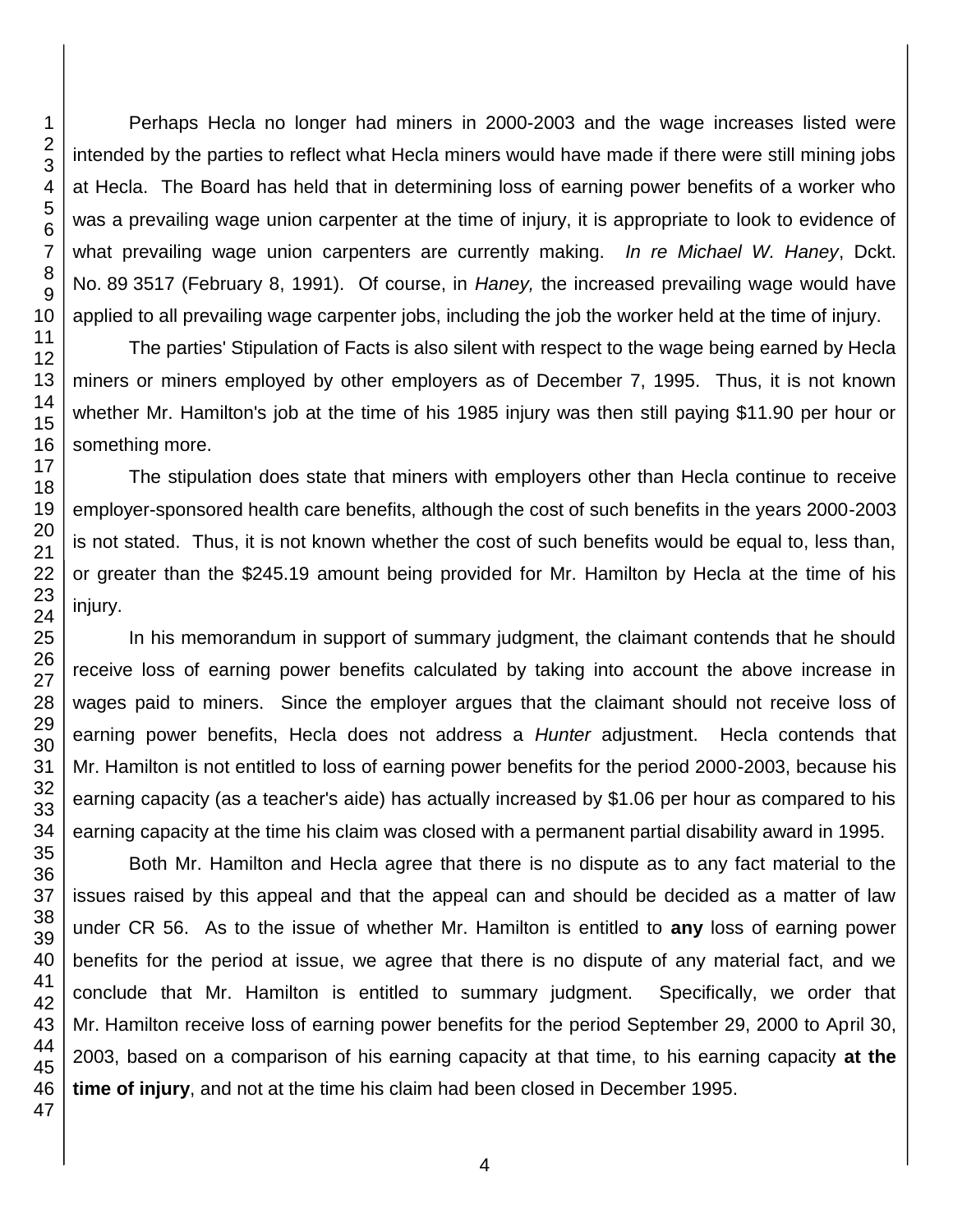However, based on the Stipulation of Facts submitted, we are unable to calculate the actual loss of earning power sustained by Mr. Hamilton, and the amount of loss of earning power benefits to which he is entitled. The claim is remanded to the Department with direction to calculate and direct Hecla to pay loss of earning power and/or time loss compensation benefits to the claimant for the period of September 29, 2000 to April 30, 2003, but to otherwise close the claim, effective April 30, 2003.

The dispute regarding Mr. Hamilton's entitlement to loss of earning power benefits arises because of a conflict in the interpretation of RCW 51.32.090(3) between two different divisions of the Court of Appeals. RCW 51.32.090(3) provides:

> (a) As soon as recovery is so complete that the present earning power of the worker, at any kind of work, is restored to that existing at the time of the occurrence of the injury, the payments shall cease. If and so long as the present earning power is only partially restored, the payments shall:

> (i) For claims for injuries that occurred before May 7, 1993, continue in the proportion which the new earning power shall bear to the old;

Division One of the Court of Appeals has held that, in an aggravation case under RCW 51.32.160, a worker whose claim had been closed with a permanent partial disability award is thereafter entitled to loss of earning power benefits only if it is shown that the current earning capacity during the aggravation period is less than that which the worker had at the time the claim had been closed. *Davis v. Bendix Corp.*, 82 Wn. App. 267, *rev. denied*, 130 Wn.2d 1004 (1996). In a later case, Division Three of the Court of Appeals disagreed with *Davis*, holding that the worker's loss of earning power should be based on a comparison of the worker's earning power at the time of initial injury and at the time of aggravation. *Hubbard v. Department of Labor & Indus*, Wn. App. 941 (1998), *rev'd on other grounds*, 140 Wn.2d 35 (2000).

On review of the Hubbard decision, the Supreme Court held that before loss of earning power benefits can even be considered, a worker who has filed a claim for aggravation must first make a threshold showing that, as a result of the aggravation, he was rendered temporarily and totally disabled or has suffered a decrease in earning power proximately resulting from the injury's aggravation. As to cases in which a worker had met that threshold, the Supreme Court left unresolved the conflict between Division One and Division Three as to whether loss of earning power benefits should be calculated based on earning capacity at the time of injury as opposed to earning capacity at the time the claim had been closed. Specifically, the Supreme Court stated: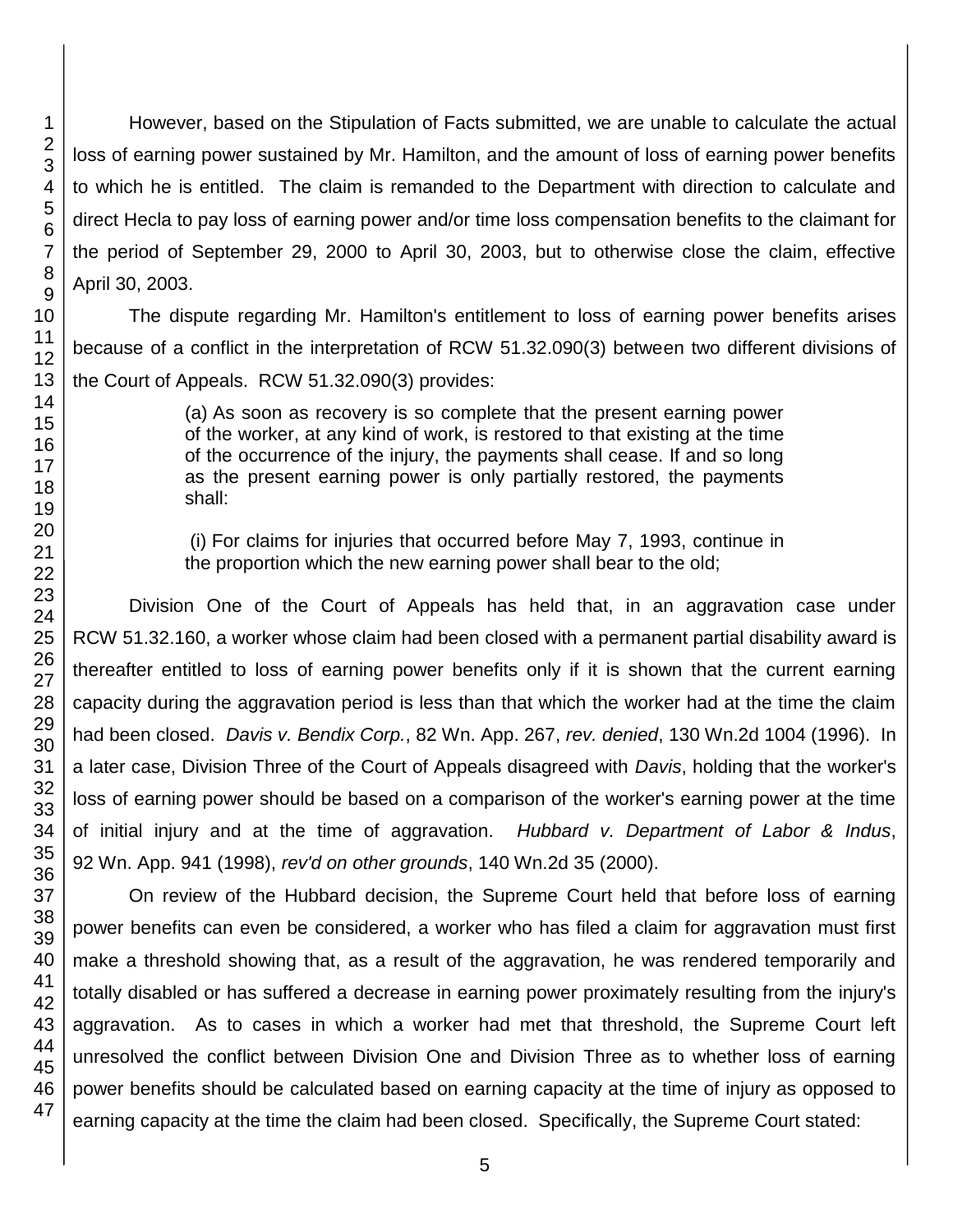Because Hubbard has failed to make the necessary threshold showing, this Court is not required to determine the correct formula for calculating LEP benefits in an aggravation case where such benefits are proper. Thus, we do not presently resolve the existing conflict in the Court of Appeals as to whether "old" in RCW 51.32.090(3) refers to the claimant's earning power when the original injury occurred or when the claim was initially closed. Instead, we encourage the Legislature to clarify its intent in RCW 51.32.090(3)(a) when a claimant seeks LEP benefits based upon the aggravation of an injury for which he or she has already received a PPD award.

#### *Hubbard* at 45.

The Legislature has not acted to "clarify its intent" as suggested by the Supreme Court. Thus, we are left with the two conflicting decisions from the Courts of Appeal. We find the reasoning of the Court of Appeals in the *Hubbard* decision to be a better statement of the law. The Court states that it is error to consider loss of earning power in fixing an award for permanent partial disability. The opinion further states that permanent partial disability compensates the worker for loss of bodily function, which is distinguished from loss of earning power in each worker. *Hubbard*, at 747. We agree with the Court that the rationale set forth in *Davis* is "an aberration in Washington workers' compensation law." *Hubbard* at 949.

*Davis* was predicated on the theory that when a worker's claim is closed with a permanent partial disability award, such award serves to compensate the worker for future lost earning capacity. Under the *Davis* Court's reasoning, if the worker's claim was closed with a Category 5 rating for low back impairment, and at the time he had a 25 percent loss of earning power, he cannot receive further loss of earning power benefits after his claim is reopened unless he shows that his earning capacity is less than what it was at the time his claim was closed, even though it may still be less than what it was at the time of injury. Again, the Court in *Hubbard* correctly noted that permanent partial disability awards are not taking these future earnings into account. *See, also, Page v. Department of Labor & Indus*., 52 Wn.2d 706 (1958).

The logic underlying this holding remains sound. A worker can have a permanent partial disability that in no way limits his earning capacity. Yet another worker with the same loss of function might find that the resulting loss of function severely reduces his earning capacity. For example, the earning capacity of the concert pianist who loses a finger would likely be greatly impacted by the impairment. But a lawyer who lost the same finger might have no loss of income whatsoever as a result of such impairment. Yet, both workers will receive the same permanent partial disability award.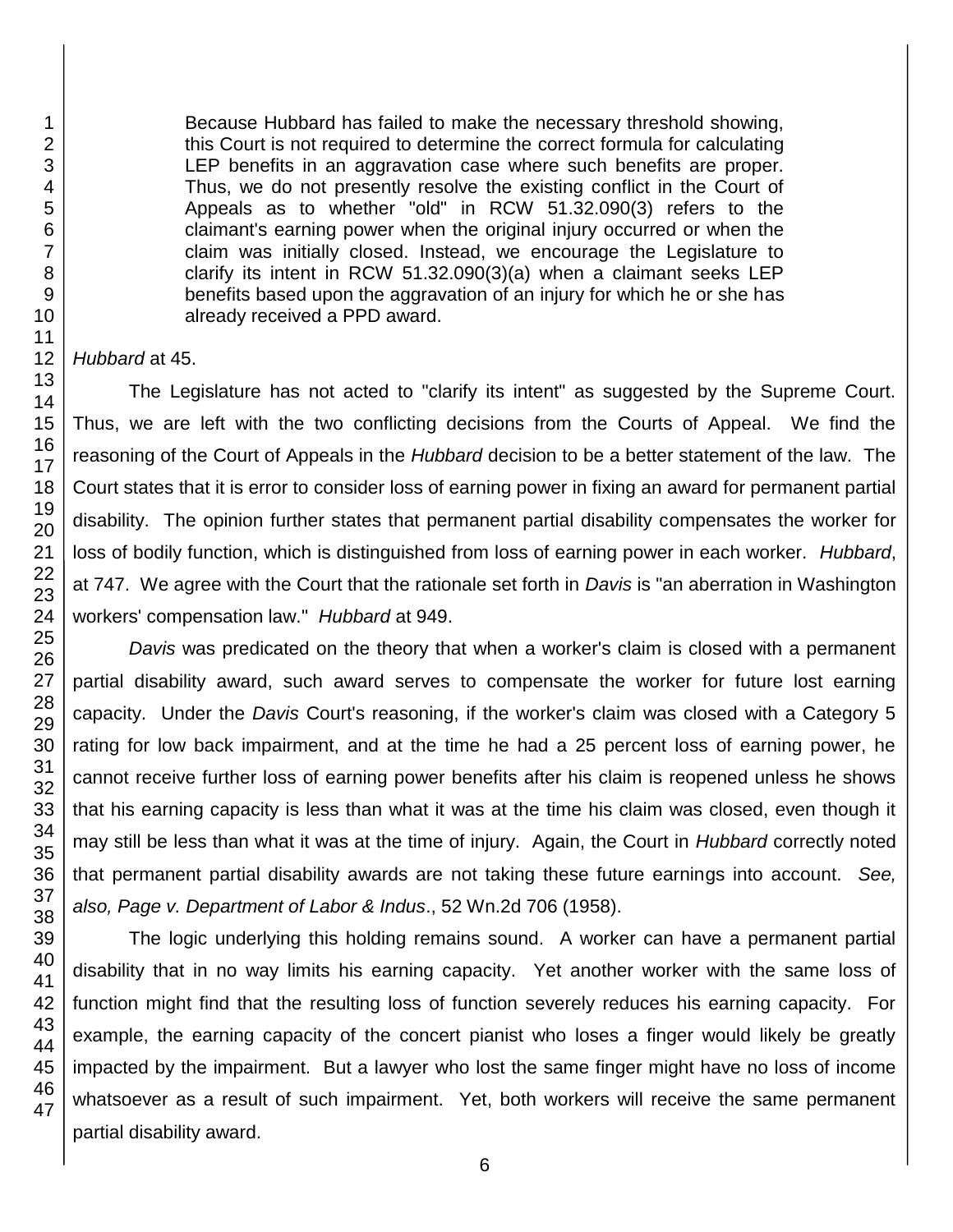Of course, if the worker has an impairment that renders him unable to obtain and perform gainful employment on a reasonably continuous basis, he will instead receive a permanent total disability pension. RCW 51.08.160. If his permanent impairment severely affects his earning capacity, but still allows him to obtain and perform gainful employment on a reasonably continuous basis, his wage compensation is terminated once the claim is closed. That is because while the Industrial Insurance Act provides for temporary total disability benefits and temporary loss of earning power benefits while a claim is open, and permanent total disability benefits when a worker's condition becomes fixed and stable, our state workers' compensation system simply does not have a benefit designed to compensate a worker for "permanent loss of earning capacity." Responding to the absence of such a benefit by characterizing a permanent partial disability award as an award for lost future earning capacity is simply not logical.

In the present case, Mr. Hamilton has met the threshold test required by the Supreme Court in *Hubbard*. Specifically, after his claim was reopened for treatment, he was temporarily and totally disabled, as a result of the aggravation of his injury, from December 12, 1996 through September 29, 2000, and received temporary total disability benefits. If his earning capacity was not thereafter restored to that existing at the time of his injury, then he was entitled to loss of earning power benefits under RCW 51.32.090(3) until his earning capacity was fully restored, or his permanently partial disability was determined and his claim again closed, whichever came first, and provided that the loss of earning power exceeded 5 percent. The proportion to which Mr. Hamilton's earning power during the relevant part of the aggravation period, bore to his earning capacity at the time of injury exceeded a loss of at least 5 percent. Therefore, Mr. Hamilton was entitled to benefits under RCW 51.32.090 during the period September 29, 2000 to April 30, 2003.

#### **FINDINGS OF FACT**

1. On October 19, 1987, the claimant, Jack D. Hamilton, filed an application for benefits with the self-insured employer, Hecla Mining Company, alleging he had sustained an industrial injury on March 18, 1985, while in the course of his employment. The claim was allowed and closed by an order issued by the self-insured employer on January 30, 1987, without any award for permanent partial disability. On September 8, 1987, the claimant filed an application to reopen the claim for aggravation of condition. By an order dated October 23, 1987, the Department denied the application to reopen the claim for the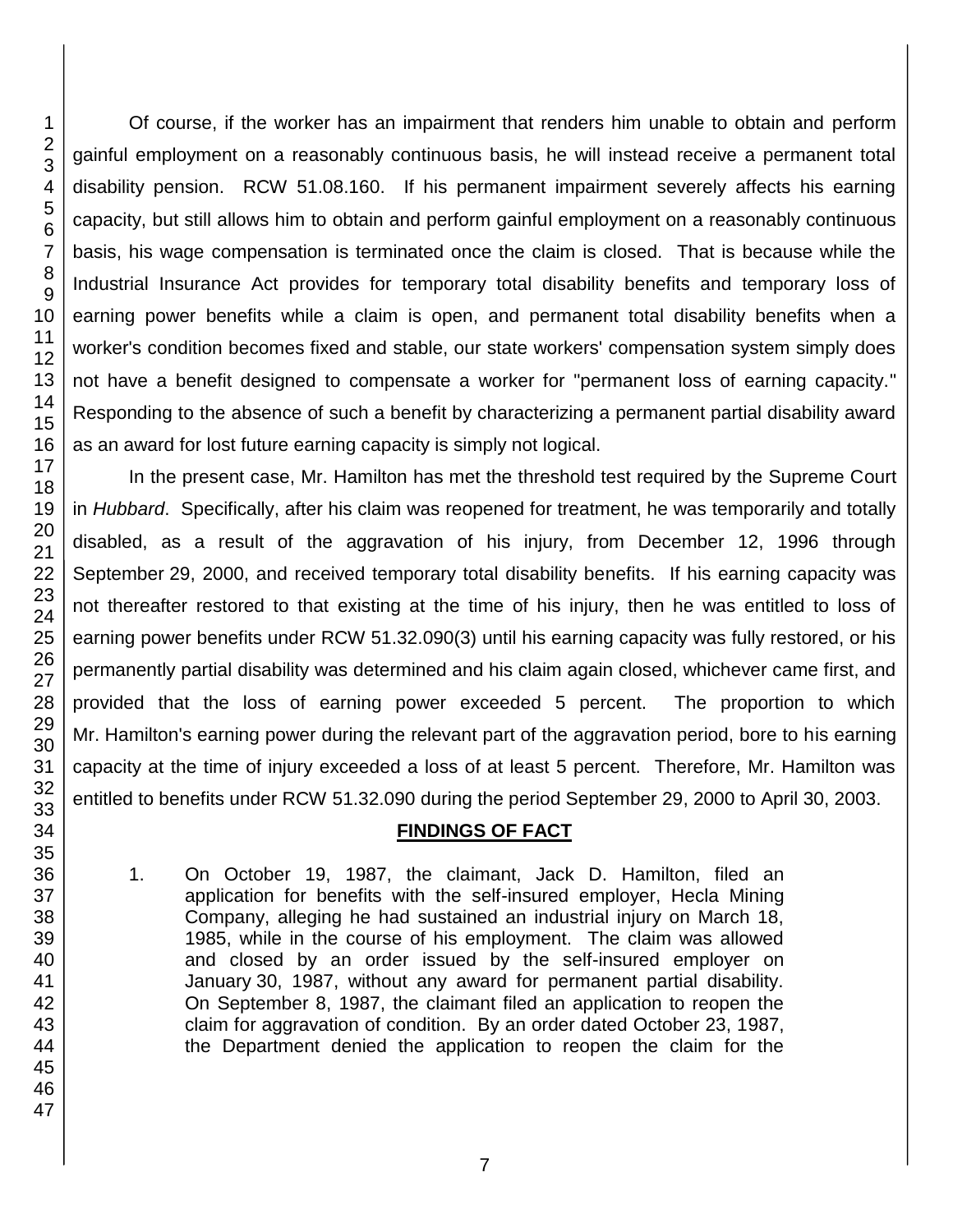reason that the claimant's condition was the result of a new traumatic incident occurring August 10, 1987. On November 30, 1987, the claimant's medical provider filed a Protest and Request for Reconsideration of that order with the Department. By an order dated February 9, 1988, the Department set aside the order dated October 23, 1987, held it for naught, and reopened the claim effective August 20, 1987. On August 29, 1988, the Department issued a further order in which it allowed and closed the claim for medical treatment only. On October 13, 1988, the claimant's medical provider filed a Protest and Request for Reconsideration of that order with the Department. By an order dated October 27, 1988, the Department set side the order of August 29, 1988, held it for naught, and directed that the claim remain open. On April 3, 1990, the Department closed the claim and directed the self-insured employer to pay an award for permanent partial disability consistent with Category 3 of the categories of permanent low back impairments, to be paid at 75 percent of the monetary value of such an award.

On April 23, 1990, the Board of Industrial Insurance Appeals received a Notice of Appeal, filed on behalf of the claimant, from the Department order of April 3, 1990. The appeal was assigned Board Docket No. 90 2173, and on May 3, 1990, the Board granted the appeal, directing that proceedings be held with respect to the issue raised by the Notice of Appeal. On May 2, 1991, a Proposed Decision and Order was entered reversing the Department order of April 3, 1990, and remanding the claim to the Department to direct the self-insured employer to provide the claimant with medical treatment. A timely Petition for Review was filed by the self-insured employer, and on July 5, 1991, the Board issued an Order Denying Petition for Review, thereby adopting the Proposed Decision and Order as the final order of the Board.

On July 16, 1991, the Department directed the self-insured employer to provide the claimant with medical treatment. On December 7, 1995, the Department issued a further order closing the claim, directing the self-insured employer to pay an award for permanent partial disability consistent with Category 5 of the categories of permanent low back impairments, less prior permanent partial disability awards and advances.

On December 27, 1996, the claimant filed an application to reopen his claim for aggravation of condition. The claim was reopened. Further action was taken on the claim and further appeals were taken to the Board and to Superior Court, none of which have jurisdictional relevance to the issue presented in this appeal. Ultimately, on April 30, 2003, the Department entered an order declaring the claim had been reopened for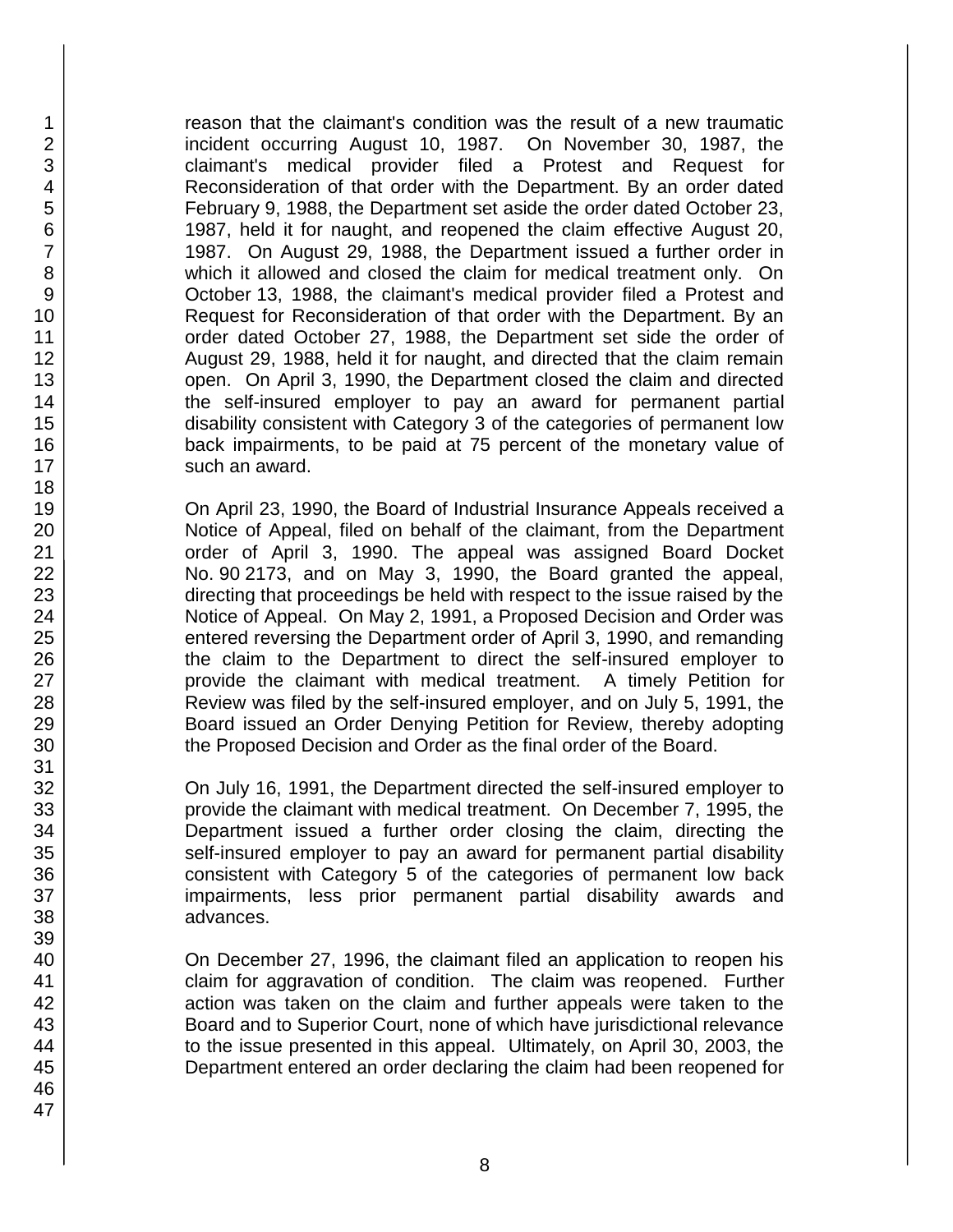treatment, effective December 12, 1996, determining that treatment was no longer necessary and that there was no additional permanent partial disability, and closed the claim.

On May 9, 2003, the Board received a Notice of Appeal, filed on behalf of the claimant, from the Department order of April 30, 2003. On May 16, 2003, the Board issued an order granting the appeal, assigning Board Docket No. 03 14743, and directing that proceedings be held with respect to the issues raised by the Notice of Appeal.

- 2. The claimant, Jack D. Hamilton, sustained an industrial injury on March 18, 1985, during the course of his employment as a miner for his self-insured employer, Hecla Mining Company. The injury involved his back, and required him to undergo a Steffee plate fusion at the L4-S1 levels of his spine. Mr. Hamilton's monthly wage at the time of his injury was \$2,339.59, based on an hourly wage of \$11.90, and work performed eight hours per day, five days per week, twelve months per year, and included employer-provided health insurance benefits valued at \$245.19 per month.
- 3. On December 7, 1995, Mr. Hamilton's back condition, proximately caused by his injury of March 18, 1985, was medically fixed and stable; he required no further medically proper and necessary treatment; and his permanent impairment due to the injury was best described by Category 5 of the categories of permanent dorso-lumbar and lumbosacral impairments. As of December 7, 1995, Mr. Hamilton was no longer able to return to work as a miner, but was physically capable of performing full-time and reasonably continuous light work. As of December 7, 1995, Mr. Hamilton was only capable of obtaining and performing light work as a teacher's aide. Teacher's aide jobs at that time paid \$7.66 per hour and were only available six hours per day, five days per week, ten months per year, and did not include employer-provided health insurance benefits.
- 4. On December 12, 1996, Mr. Hamilton's back condition became aggravated, requiring the reopening of his claim for further treatment. He underwent two further surgeries, including removal of the Steffee plates, and a laminectomy and foraminotomy on the left at L5, with a left posterior iliac crest autograft and fusion at L4-5 and L5-S1, and an anterior lumbar interbody cage reconstruction at L4-S1. As of April 30, 2003, Mr. Hamilton's back condition, proximately caused by his injury of March 18, 1985, was again fixed and stable, and required no further proper and necessary medical care. As of April 30, 2003, his permanent impairment due to the injury was best described by Category 5 of the categories of permanent dorso-lumbar and lumbosacral impairments. As of April 30, 2003, Mr. Hamilton was capable of performing and obtaining reasonably continuous gainful employment as a teacher's aide.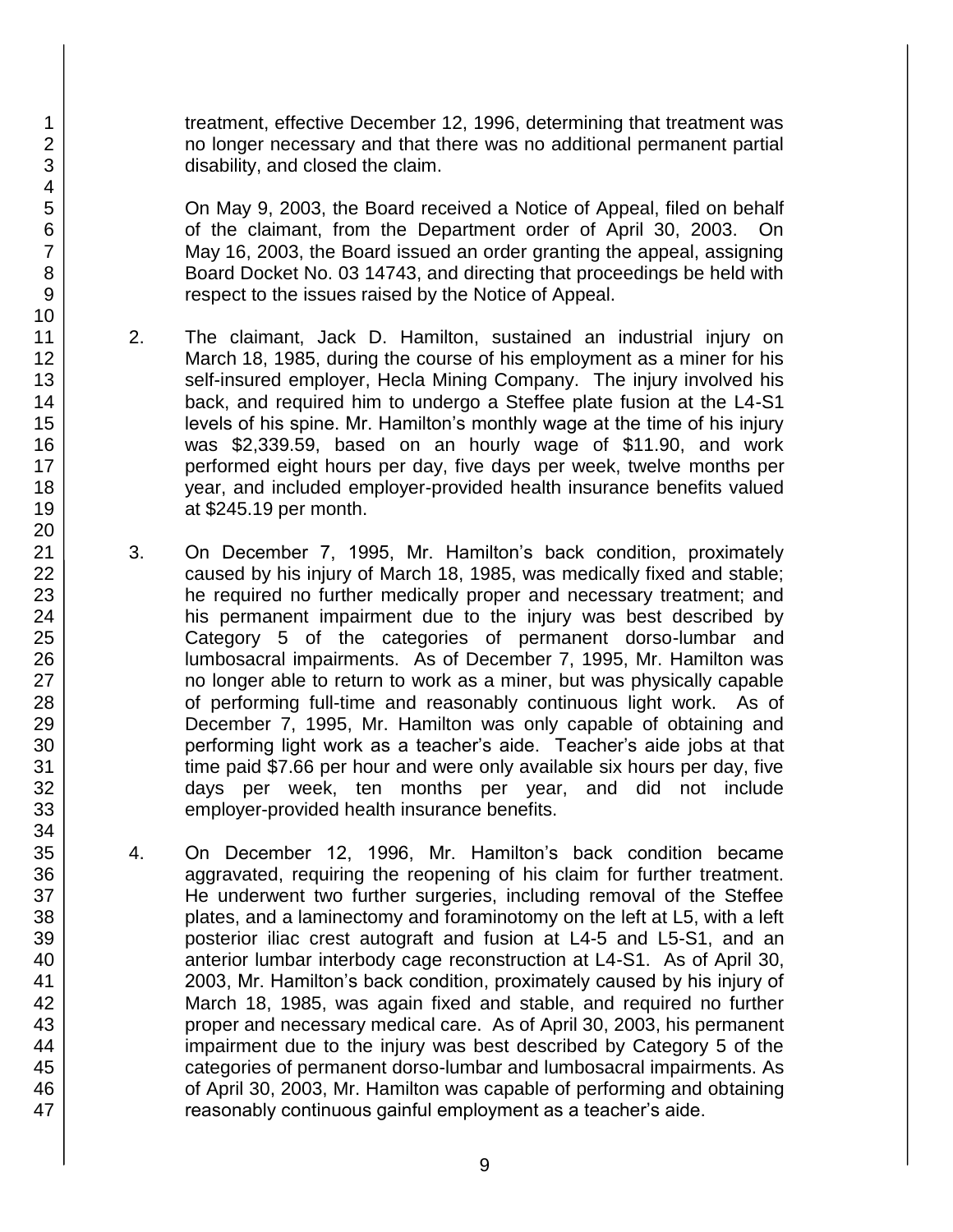- 5. During the period December 12, 1996 through September 28, 2000, Mr. Hamilton was unable to obtain and perform reasonably continuous gainful employment as a result of the condition proximately caused by his injury of March 18, 1985, and he was entitled to and did receive temporary total disability (time loss compensation) for such period.
- 6. During the period September 29, 2000 through April 30, 2003, Mr. Hamilton was capable of performing light work, but only as a teacher's aide, a job which was only available six hours per day, five days per week, ten months per year. During this period, such jobs paid \$8.72 per hour and did not include employer-provided health insurance benefits.
- 7. During the period September 29, 2000 through April 30, 2003, miners working for employers other than Hecla Mining Company earned: \$27.65 per hour during the period September 29, 2000 through December 31, 2000; \$28.76 per hour during the period January 1, 2001 through December 31, 2002; and \$29.90 per hour during the period January 1, 2003 through April 30, 2003. In addition, during the period September 29, 2000 through April 30, 2003, miners working for employers other than Hecla Mining Company received employer-sponsored health care benefits.
- 8. There are no genuine issues as to any fact material to the issues raised by this appeal.

# **CONCLUSIONS OF LAW**

- 1. The Board of Industrial Insurance Appeals has jurisdiction over the parties to and the subject matter of this appeal, which raises no material issue of fact and can be decided as a matter of law.
- 2. As of April 30, 2003, the condition of the claimant, Jack D. Hamilton, proximately caused by his injury of March 18, 1985, was medically fixed and stable and he was no longer in need of proper and necessary medical services within the meaning of RCW 51.36.010.
- 3. As of April 30, 2003, the condition of the claimant, Jack D. Hamilton, proximately caused by his injury of March 18, 1985, had not become permanently aggravated, and his permanent partial disability under RCW 51.32.080, proximately caused by the injury of March 18, 1985, remained best described by Category 5 of the categories of permanent dorso-lumbar and lumbosacral impairments, a disability for which he had received an award when his claim was originally closed on December 7, 1995. As of April 30, 2003, Mr. Hamilton was capable of obtaining and performing reasonably continuous and gainful employment as a teacher's aide.